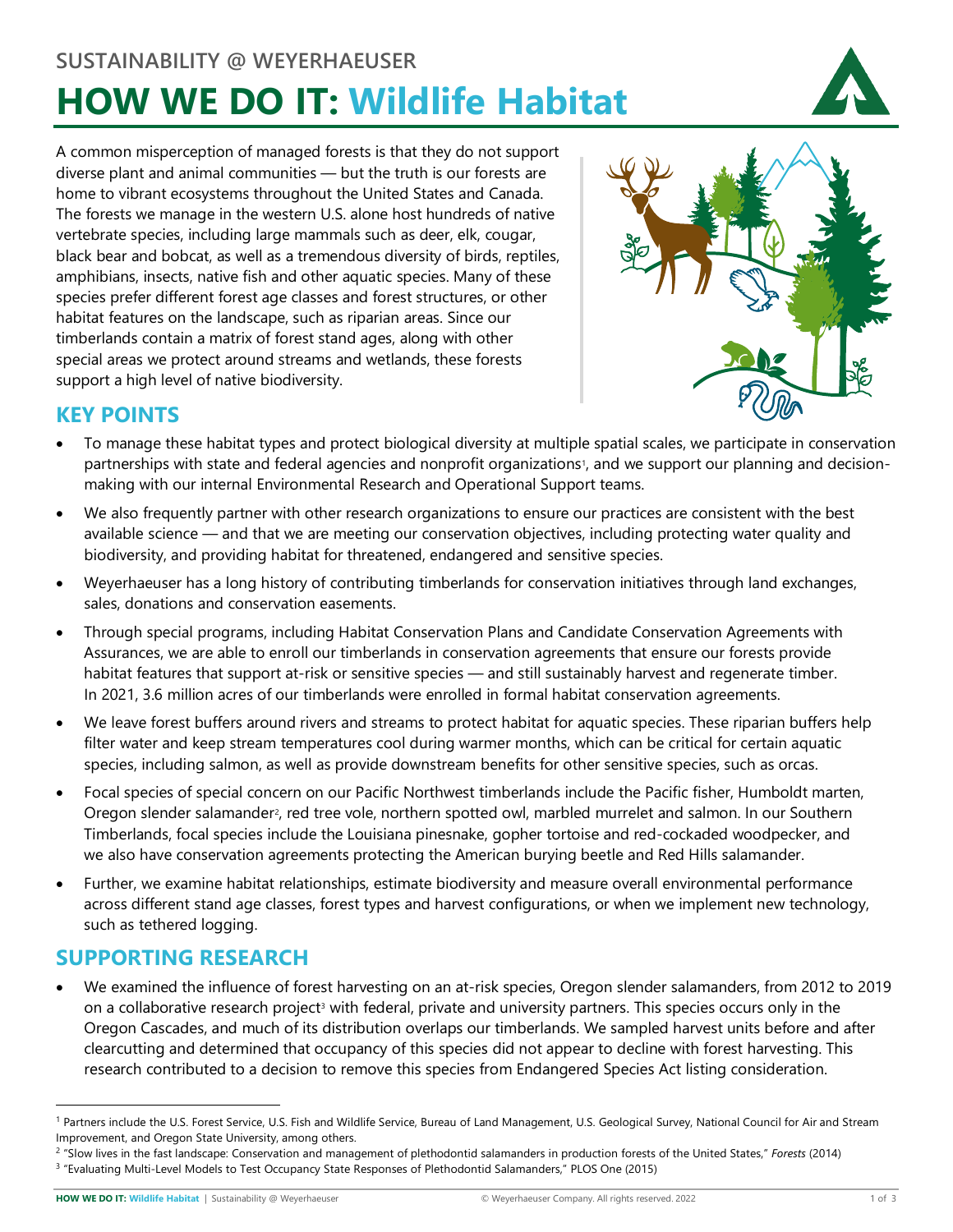## **SUPPORTING RESEARCH –** *continued*

- Red tree voles are small rodents that spend most of their lives in the canopy of Douglas-fir trees and were until recently considered for listing under the ESA. Although most monitoring efforts have found that these voles are associated with forests that have complex tree crowns, often a characteristic of old growth, our recent research indicates that intensively managed forest as young as 25 years old supports occupancy of this species. Our continued research on this species is examining whether young forest serves as long-term habitat that supports reproduction and survival of red tree voles.
- Our Intensive Forest Management study examined the responses of multiple species groups, including birds, moth[s4](#page-1-0) and plants, to a gradient of stand establishment procedures, using intensity of herbicide application as the treatment. Since 2011, we have worked with partners at Oregon State University, the Oregon Department of Forestry and other private landowners and found that even with higher levels of vegetation control, reduction of biological diversity either did not occur or was minor and short-lived when it occurred.
- We have investigated small mammals, as well as amphibians and reptiles, across habitat types in the southeastern U.S., from North Carolina to Mississippi<sup>5</sup>. Our collaborative research has documented diverse and abundant small-mammal communities, which are important because they serve as essential prey for raptors, carnivores and snakes. And we consistently find high species diversity of amphibians and reptiles in managed forests, including species of conservation concern, such as the spotted turtle and green salamander.

## **FREQUENTLY ASKED QUESTIONS**

#### **How can harvested forests create habitat?**

Each species requires a unique set of habitat conditions. Managed forests, with a large variety of age classes, structural conditions and areas set aside for riparian buffers, unstable slopes or other sites, support high levels of biodiversity. For example, we documented 40 species of songbirds associated with early seral forest<sup>[6](#page-1-2)</sup> in regenerating clearcuts in the Oregon Coast Range as part of the Intensive Forest Management study[7](#page-1-3).

#### **But isn't monoculture bad for biodiversity?**

Although we primarily plant a single species of native tree to grow into crop trees after a harvest, our landscapes still support a highly diverse plant community. Other species of trees, shrubs and plants naturally regenerate in forest stands, and areas that are not harvested and planted, such as riparian buffers or other special places, provide additional plant diversity. Some studies, in fact, have found that clearcutting — like other natural disturbances — produces a boon of early forage growth (spurred in part by an increase in sunlight that reaches the forest floor) that elk and other species, including many birds and insects, prefer.

## **Wouldn't old-growth forests still provide better habitat?**

It's true that old-growth forests provide great habitat for certain species, but young forests provide ideal habitat for many others. That's a key benefit of our managed forests: Since they reflect a diverse mix of forest types and ages, they consistently provide access to food, shelter and other required habitat elements for a broad array of wildlife species. So while a clearcut stand might look empty from a distance, it immediately starts springing to life as a forest ecosystem with new seedlings and other native grasses, forbs and bushes — along with the myriad animals that depend on them.

#### **How do you create special habitat features for a particular species?**

We participate in conservation agreements or collaborative efforts that address specific habitat needs of at-risk or sensitive species. For example, we leave retention trees — large trees that are left standing through harvest and regeneration practices — to support use by many species, from hawks to bats to forest carnivores. We also work with watershed councils and other groups on stream restoration projects to enhance habitat for salmon.

<span id="page-1-0"></span><sup>4</sup> "Plant diversity enhances moth diversity in an intensive forest management experiment," *Ecological Applications* (2016)

<span id="page-1-1"></span><sup>5</sup> "Herpetofaunal assemblages of aquatic systems in a managed pine forest," *Forest Ecology and Management* (2016); "Rodent response to harvesting woody biomass for bioenergy production in the Southeastern United States," *Journal of Wildlife Management* (2017); "Effects of biomass harvesting guidelines on herpetofauna following harvests of logging residues," *Ecological Applications* (2016); "Effects of habitat modification on rodent population dynamics and community structure," *Forest Ecology and Management* (2016)

<span id="page-1-2"></span> $6$  Complex early seral forests, or snag forests, are ecosystems that occupy potentially forested sites after a stand-replacement disturbance (such as a fire) and before reestablishment of a closed forest canopy. Harvested sites mimic some of these characteristics.

<span id="page-1-3"></span><sup>7</sup> "Assembly dynamics of a forest bird community depend on disturbance intensity and foraging guild," *Journal of Applied Ecology* (2016)